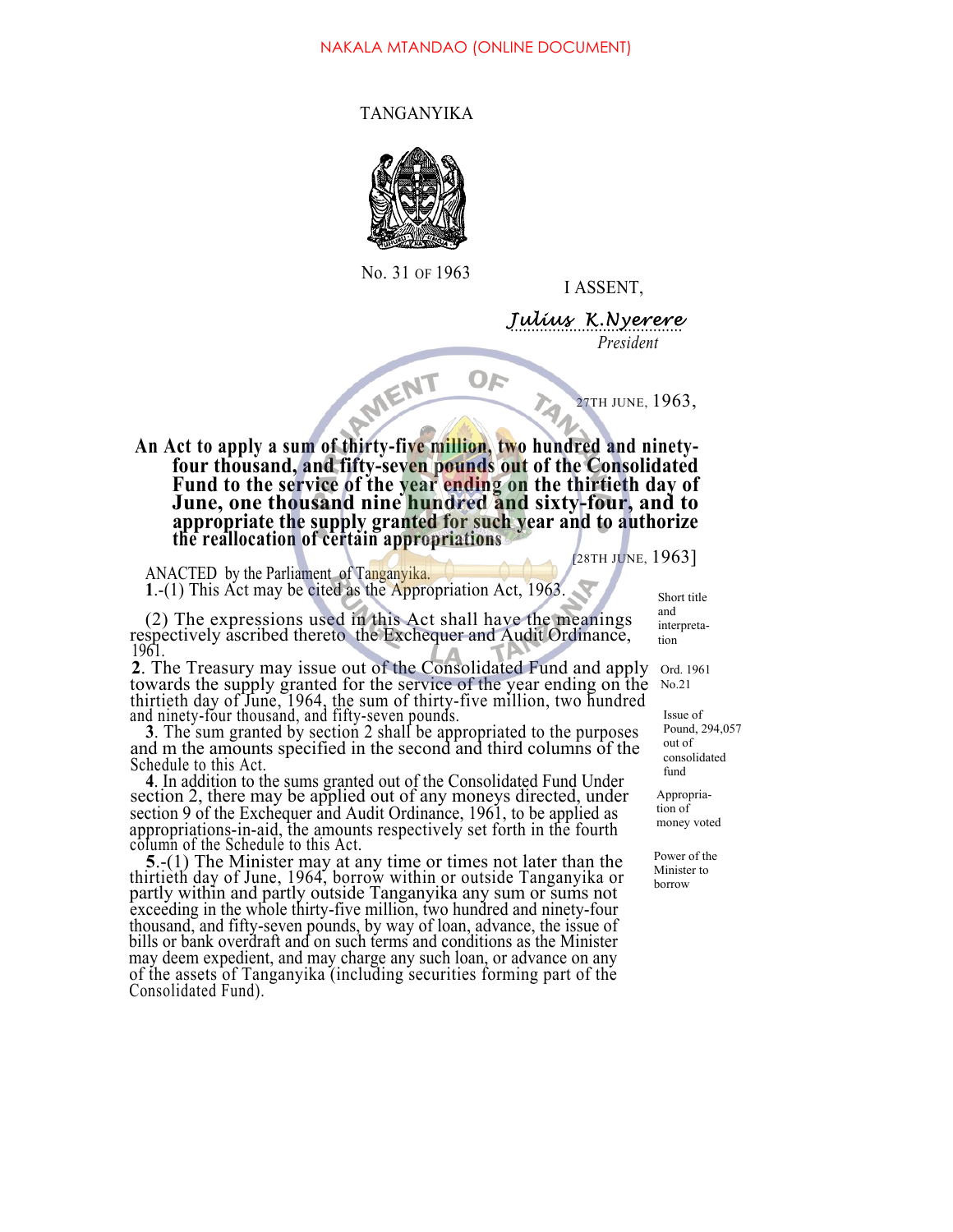(2) Any money borrowed under this section shall be placed to the credit of the exchequer account and shall form part of the Consolidated Fund, and be available in any manner in which such Fund is available.

(3) Any money borrowed under this section shall be subject to repay- ment not later than the thirty-first day of October, 1964, and any sum required for the repayment of any money so borrowed, and of any interest payable thereon shall be charged on and paid out of the Consolidated Fund.

Power of Minister to reallocate certain

**<sup>6</sup>**.-(l) Where the Minister is satisfied that it is necessary in the public interest that provision should be made for defraying the expenditure of any Ministry or department of the Government in excess of any sum appropriated voted therefor or for any service for which no sum is voted, and that it moneys would be detrimental to the public interest to postpone such expenditure until provision can be made for it by the Legislature in due course, he may, notwithstanding the provisions of sections 3 and 4, authorize the application of any surplus arising on any vote in the Schedule hereto (other than, the votes, for pensions, gratuities or other retiring benefits, widows and orphans pensions, or for meeting or servicing the public debt) for or towards such excess or service.

> (2) Where the Minister authorizes the application of any surplus under this section, he shall cause to be laid before the National Assembly not later than at the meeting next after the date of such authorization a supplementary estimate or a statement of excess as the case may be, in accordance with the provisions of subsection (3) of section 57 of the Constitution.

| <b>VG</b><br><b>THE SCHEDULE</b> |                                                                                                                                                                                                                                                                                                |           |                                   |  |  |  |  |
|----------------------------------|------------------------------------------------------------------------------------------------------------------------------------------------------------------------------------------------------------------------------------------------------------------------------------------------|-----------|-----------------------------------|--|--|--|--|
| Vote<br>No.                      | Ambit                                                                                                                                                                                                                                                                                          |           | Appropri-<br>Supply ations-in-aid |  |  |  |  |
|                                  | $\overline{\mathcal{L}}$                                                                                                                                                                                                                                                                       | 3<br>£    | 4<br>£                            |  |  |  |  |
|                                  | 1. The salaries and expenses of the Judiciary and other<br>expenses in connection with the administration of<br>Justice, including payments to witnesses, assessors and<br>counsel and cost of the administration of the first six<br>months full integration of the Courts of the<br>Republic | 229,205   | 192,500                           |  |  |  |  |
|                                  | 2. The salaries and expenses of the National Assembly, the Tanganyika Branch of the Commonwealth Parliamentary Association and the Electoral Commission                                                                                                                                        | 102,928   |                                   |  |  |  |  |
|                                  | 3. The salaries and expenses of the Exchequer and Audit<br>Department<br>4. The salaries and expenses of the Judicial, Police and Civil Service Commissions, including private candidates'                                                                                                     | 61,689    | 11,000                            |  |  |  |  |
|                                  | expenses                                                                                                                                                                                                                                                                                       | 25,065    |                                   |  |  |  |  |
|                                  | 5. The salaries and expenses of the Local Government<br>Service Commission                                                                                                                                                                                                                     | 13,727    | 8,280                             |  |  |  |  |
|                                  | 6. The salaries and expenses of the President's Office and<br>the Cabinet Secretariat<br>7. The salaries and expenses of the Vice-President's Office,                                                                                                                                          | 17,001    |                                   |  |  |  |  |
|                                  | including Regional Administration, Village Settlement<br>Agency, Information Services, the Central Establishment<br>Division, Printing, Common Services and Training                                                                                                                           | 1,213,110 | 138,770                           |  |  |  |  |
|                                  | 8. The salaries and expenses of the offices of External<br>Affairs in Tanganyika and overseas and the Tanganyika<br>Rifles (including civilian staff)                                                                                                                                          | 838,850   | 15,055                            |  |  |  |  |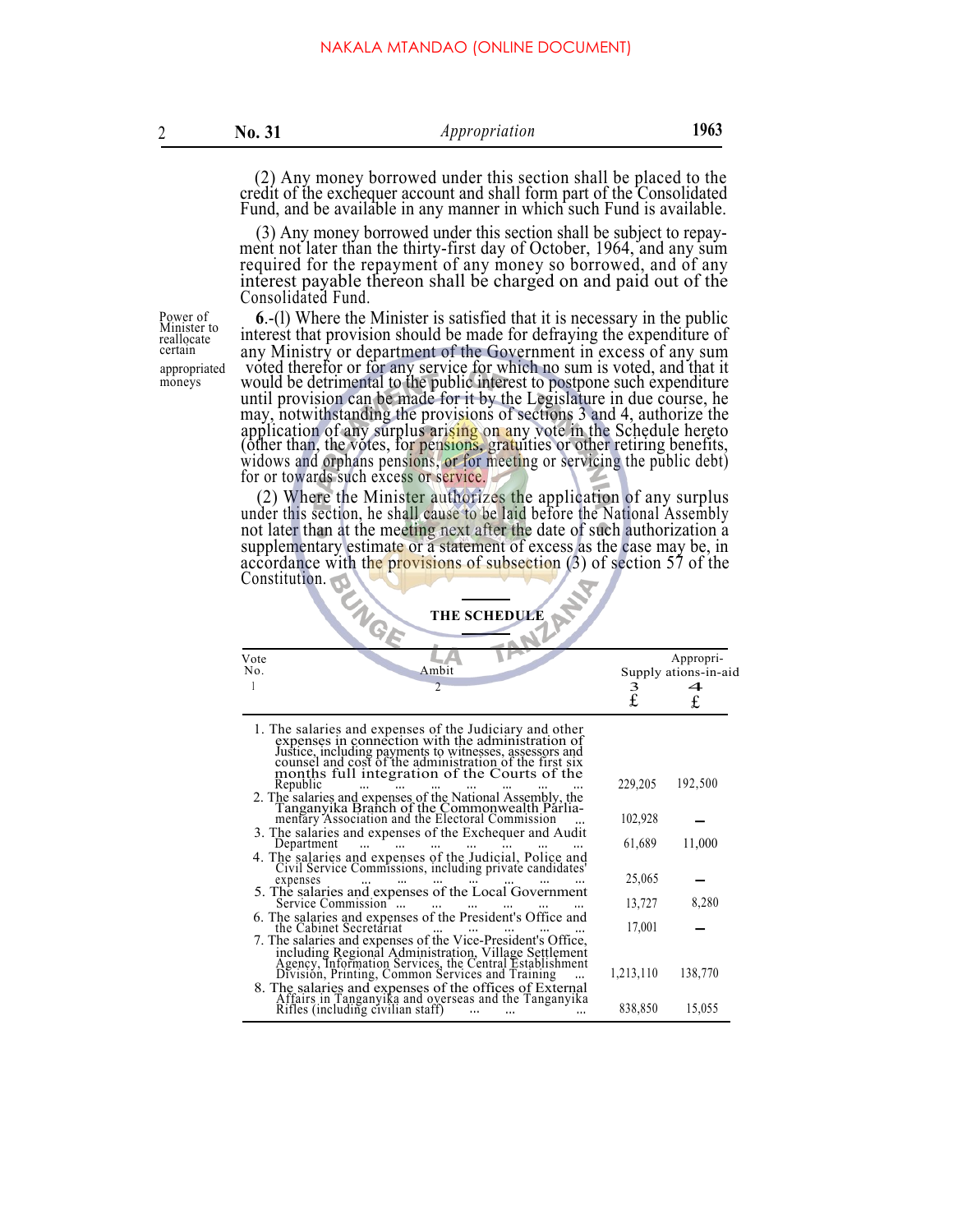## NAKALA MTANDAO (ONLINE DOCUMENT)

|      | <b>No. 31</b>        | Appropriation                                                                                                                                                                                                                       | 1963                 | 3 |
|------|----------------------|-------------------------------------------------------------------------------------------------------------------------------------------------------------------------------------------------------------------------------------|----------------------|---|
| Vote |                      |                                                                                                                                                                                                                                     | Appropri-            |   |
| No.  |                      | Ambit                                                                                                                                                                                                                               | Supply ations-in-aid |   |
|      |                      | $\overline{c}$                                                                                                                                                                                                                      | 4<br>3<br>£<br>£     |   |
|      |                      | 9. The salaries and expenses of the Treasury, including Pensions and Gratuities, General Services and the<br>Internal Revenue Service                                                                                               | 2,5126,034 1,983,610 |   |
|      | General              | 10. The salaries and expenses of the office of the Minister<br>for Justice the Attorney-General's Chambers and the<br>offices of the Administrator-General and the Registrar-                                                       | 41,860<br>68,707     |   |
|      |                      | 11. The salaries and expenses of the office, of the Minister<br>for Health, including the Health Division                                                                                                                           | 2,320,734 323,474    |   |
|      | Prison Service       | 12. The salaries and expenses of the office of the Minister<br>for Home Affairs, Supervision of Extra Mural Labour,<br>the Immigration Division, the Police Force and the                                                           | 2,934,596 234.609    |   |
|      |                      | 13. The salaries and expenses of the Ministry of Com-<br>munications, Power and Works, including the Transport<br>Licensing Authority, Public Works Recurrent and the Government Passages Agent                                     | 2,503,151 1,331,856  |   |
|      | ventions             | 14. The salaries and expenses of the Ministry of Agriculture,<br>including Agricultural Research and various sub-                                                                                                                   | 1,822,053 1,010,063  |   |
|      |                      | 15. The salaries and expenses of the office of the Minister<br>for Commerce and Industry, including the Commerce and<br>Industry Division, the Mines Division, the Geological<br>Survey Division, together with various subventions | 328,500<br>129,934   |   |
|      | various subventions. | 16. The salaries and expenses of the office of the Minister<br>for Education, including the Education Division and                                                                                                                  | 4,936,000<br>275,200 |   |
|      | Area                 | 17. The salaries and expenses of the Ministry of Lands,<br>Forests and Wildlife and the Ngorongoro Conservation                                                                                                                     | 914,880<br>69,619    |   |
|      |                      | 18. The salaries and expenses of the Ministry of Co-operative<br>and Community Development, including the Co-operative<br>Development and Community Development Divisions<br>the Probation Division and various subventions         | 8,862<br>466,236     |   |
|      |                      | 19. The salaries and expenses of the Ministry of Local<br>Government, including the Town Planning Division<br>Local Government Training Centre, Mzumbe, and<br>Grants and Contributions to Urban Local Authorities                  | 18,075<br>1,029,249  |   |
|      |                      | 20. The salaries and expenses of the Ministry of Labour<br>21. The salaries and expenses of the office of the Minister                                                                                                              | 148,626<br>1,500     |   |
|      |                      | for National Culture and Youth, including Youth<br>Services, Film Censorship and Culture and Antiquities Divisions $\begin{bmatrix}  &  &  &  \  &  &  &  \end{bmatrix}$                                                            | 3,015<br>81,206      |   |
|      |                      | 22. The salaries and expenses of the office of the Minister<br>for Development Planning                                                                                                                                             | 44,831               |   |
|      | Office<br>$\cdots$   | 800. The development expenditure of the Vice-President's<br>$\cdots$                                                                                                                                                                | 268,167              |   |
|      |                      | 805. The development expenditure of the Ministry of External Affairs and Defence                                                                                                                                                    | 105,500              |   |
|      | Health               | 810. The development expenditure of the Ministry of<br>and the contract of the contract of<br>$\cdots$                                                                                                                              | 51,000<br>$\cdots$   |   |
|      | Attairs              | 815. The development expenditure of the Ministry of Home<br>$\cdots$<br>820. The development expenditure of the Ministry of                                                                                                         | 242,933              |   |
|      |                      | Communications, Power and Works, including Works on<br>behalf of other Ministries<br>$\ldots$                                                                                                                                       | 6,914,429            |   |
|      |                      | 825. The development expenditure of the Ministry of Agriculture                                                                                                                                                                     | 1,764,408            |   |
|      |                      | 830. The development expenditure of the Ministry of<br>Commerce and Industry<br>$\sim$ 100 $\mu$<br>and the company of the state                                                                                                    | 824,109              |   |